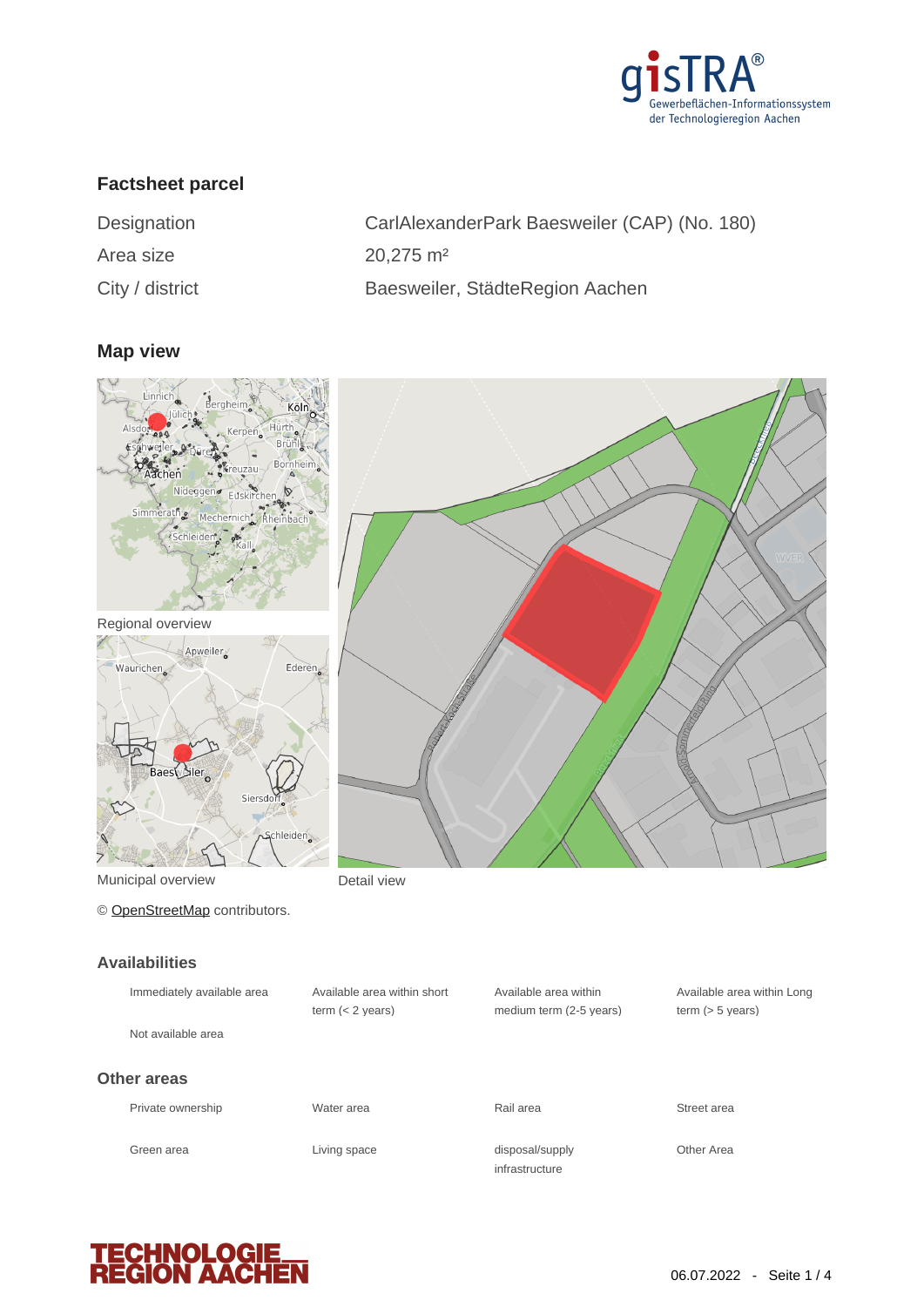

### **Parcel**

| 20,275 m <sup>2</sup>      |
|----------------------------|
| On Demand                  |
| Immediately available area |
| Commercial zone            |
| No                         |
| No                         |
|                            |

### **Commercial zone**

| Location                  | <b>Outskirts</b>                         |
|---------------------------|------------------------------------------|
| Main companies            | COOK Medical EUDC GmbH, CAP Businessliga |
| Industrial tax multiplier | 420.00 %                                 |
| Regional important?       | Yes                                      |



Park



Eingangstor zum Carl-Alexander Erreichbarkeit in 20 Minuten: 261.000

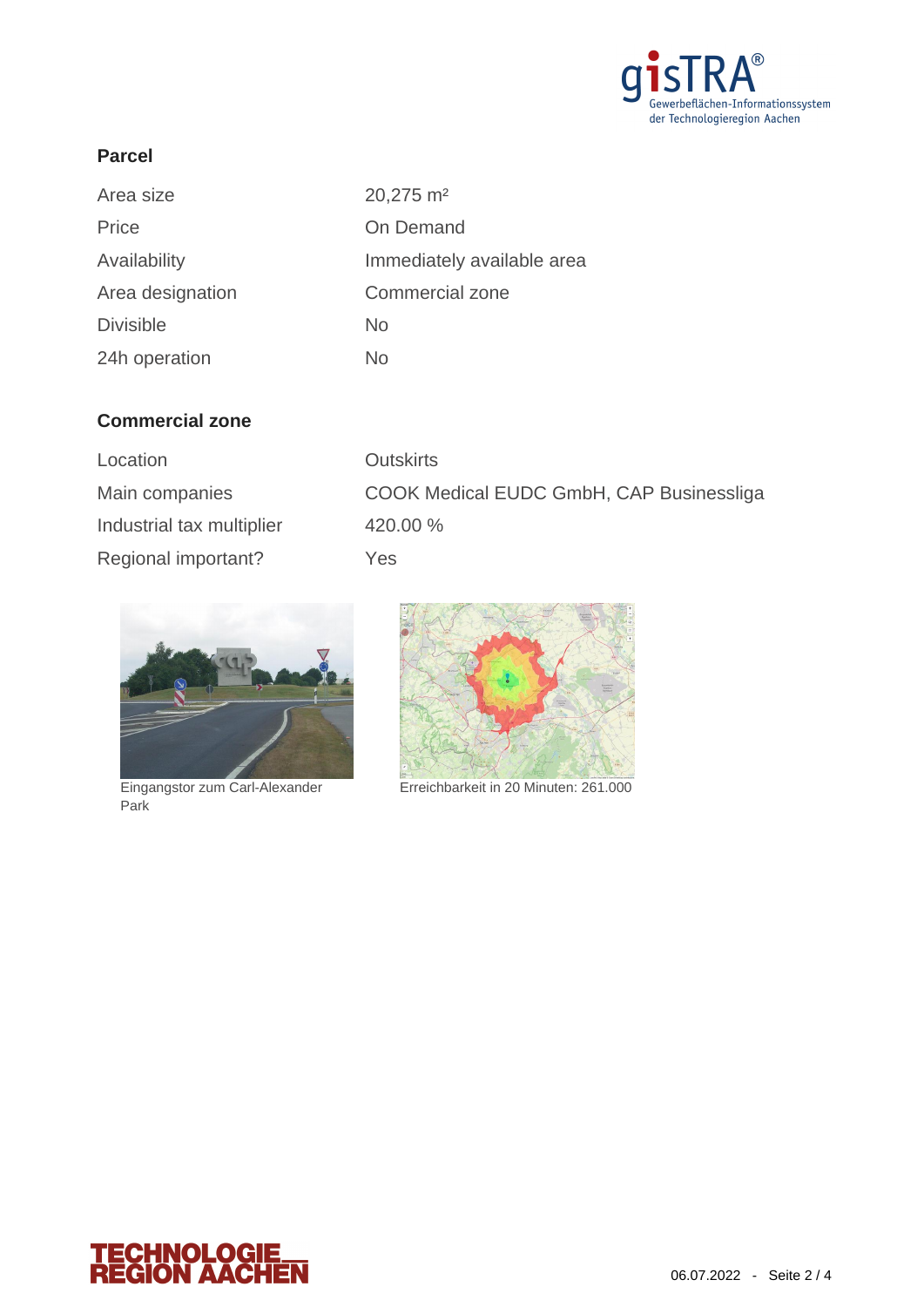

#### **Transport connections**

|                                | <b>Distance</b> |          |
|--------------------------------|-----------------|----------|
|                                | [km]            | [min]    |
| A 44                           | 14.8            | 11       |
| <b>B</b> 57                    | 0.1             | 0        |
| <b>B</b> 56                    | 0.1             | $\Omega$ |
| Maastricht-Aachen              | 45.8            | 39       |
| Liège (B)                      | 83.9            | 51       |
| Holtums-Noordsweg Born<br>(NL) | 37.0            | 33       |
| Binnenhavenweg Stein (NL)      | 40.9            | 34       |
| Aachen-Hbf                     | 26.6            | 26       |
| Düsseldorf-Hbf                 | 76.0            | 55       |
| <b>Bushaltepunkt</b>           | 0.1             | 0        |
|                                |                 |          |

#### **Information about Baesweiler**

In order to ensure a good employment situation in the long-term, the local government actively supports small and middle sized companies planning to establish their own business premises in Baesweiler. In the last decade not only various innovative life sciences companies have been founded but also foreign investors have chosen Baesweiler as home for their enterprises. Due to Baesweiler's excellent transport infrastructure and its central location in Europe you can reach nearly all the important European industrial markets within a maximum 4 hours' drive.